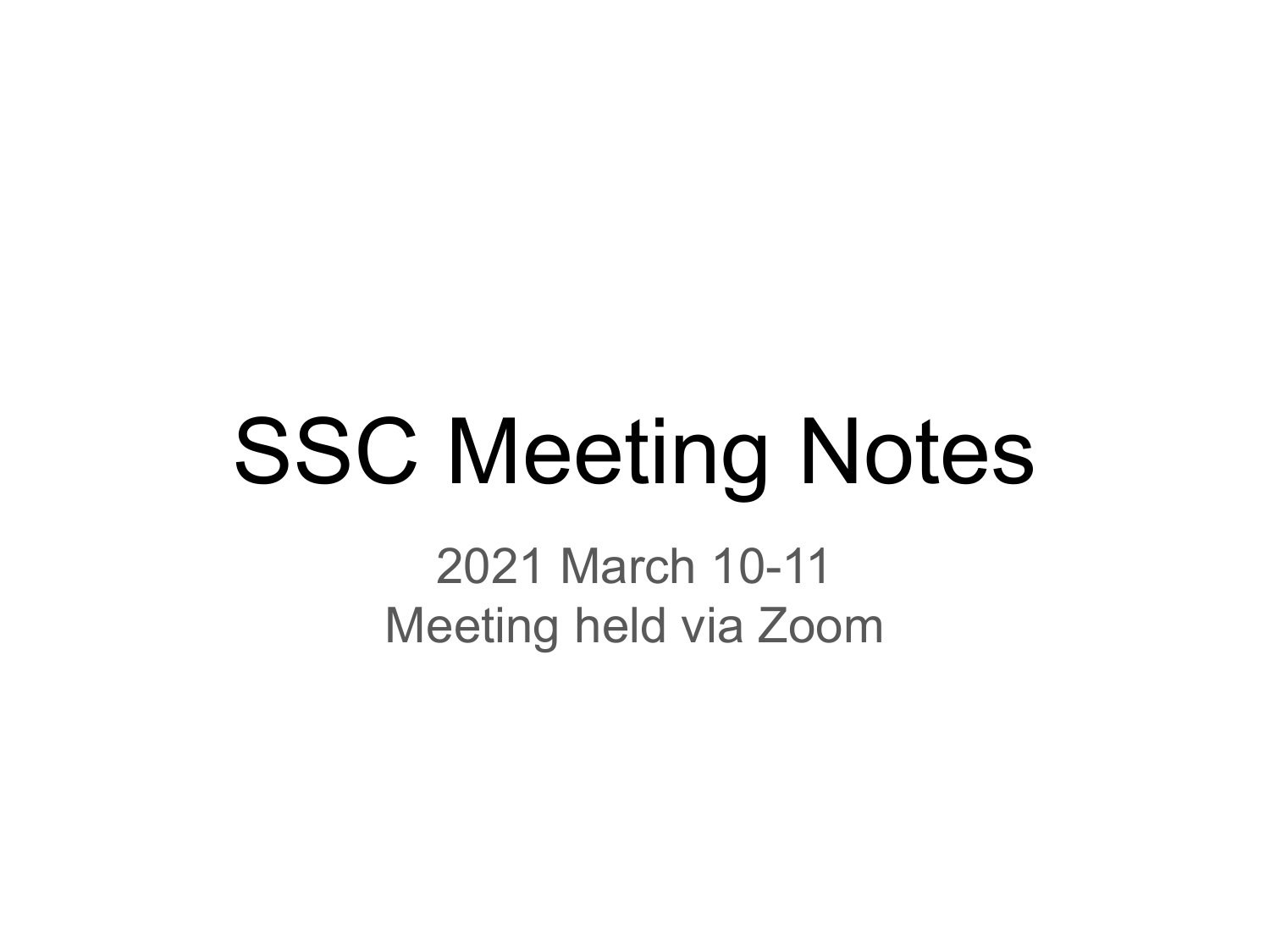#### Introduction and Review of Actions

- SSC Membership changes:
	- The SSC welcomes IfA Interim Director Karen Meech
	- Ryan Chornock (Northwestern) has left the SSC
	- Mariska Kriek (UC Berkeley) will be moving to a new position at Leiden, and this will be her last SSC meeting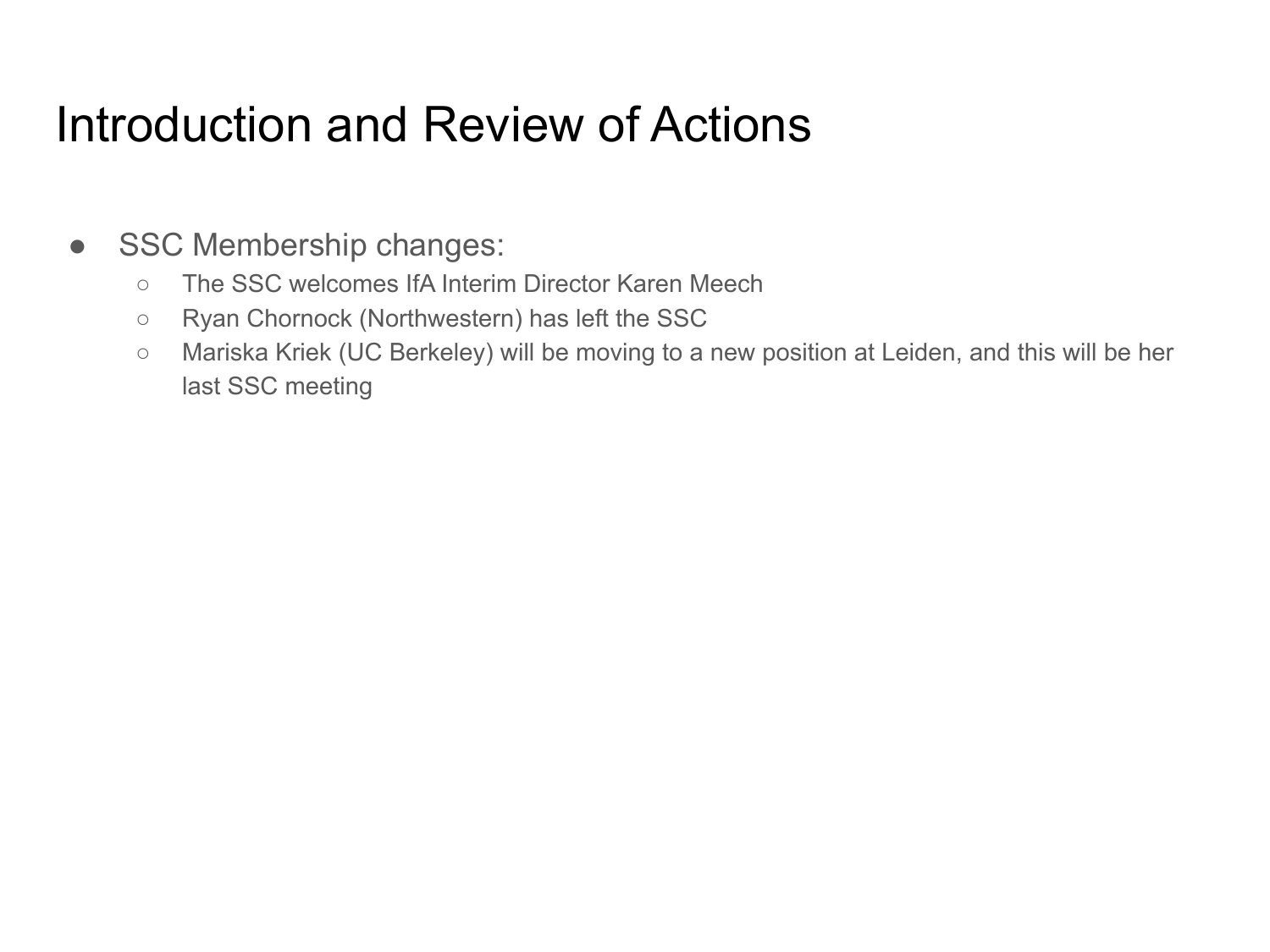# Observatory Report

- Big island COVID risk remains low, vaccinations are in early stages (ages 70+)
- WMKO risk matrix has been streamlined. Currently in WMKO Tier 3, based on Big Island case counts and positivity rate. Summit day ops limited to 21 people.
- Conditions may allow a move to Tier 4 if improved conditions hold for 4 weeks. Next steps include establishing a Tier 4 return to work policy, vaccine policy (possible), and post-COVID hybrid work policy.
- Observing policies:
	- WMKO is stressing slitmask submission deadlines
	- ToO interrupts are restricted to the current live instrument
	- Scheduling prefers fewer split nights
- WMKO welcomes new staff astronomers, Rosalie McGurk and Michael **Lundquist**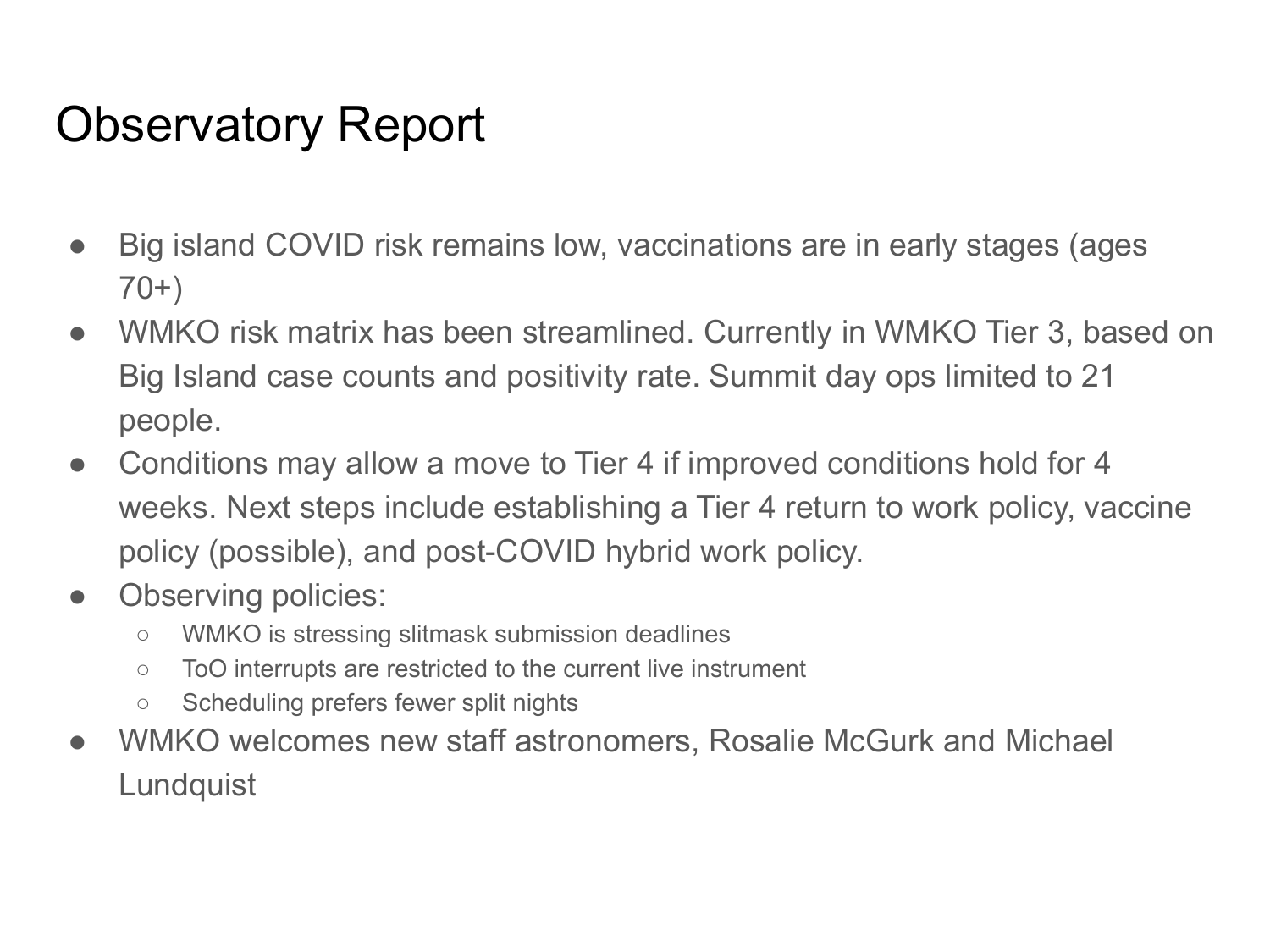#### Observatory Report: Maunakea Update

- Long-term community support & engagement efforts:
	- MKO community engagement program underway
	- Hawaii workforce development: MKO apprenticeship program and Akamai internship
	- Educational outreach offerings continue with adaptations for COVID
	- Communications efforts including "Beyond the Impossible" video & staff profiles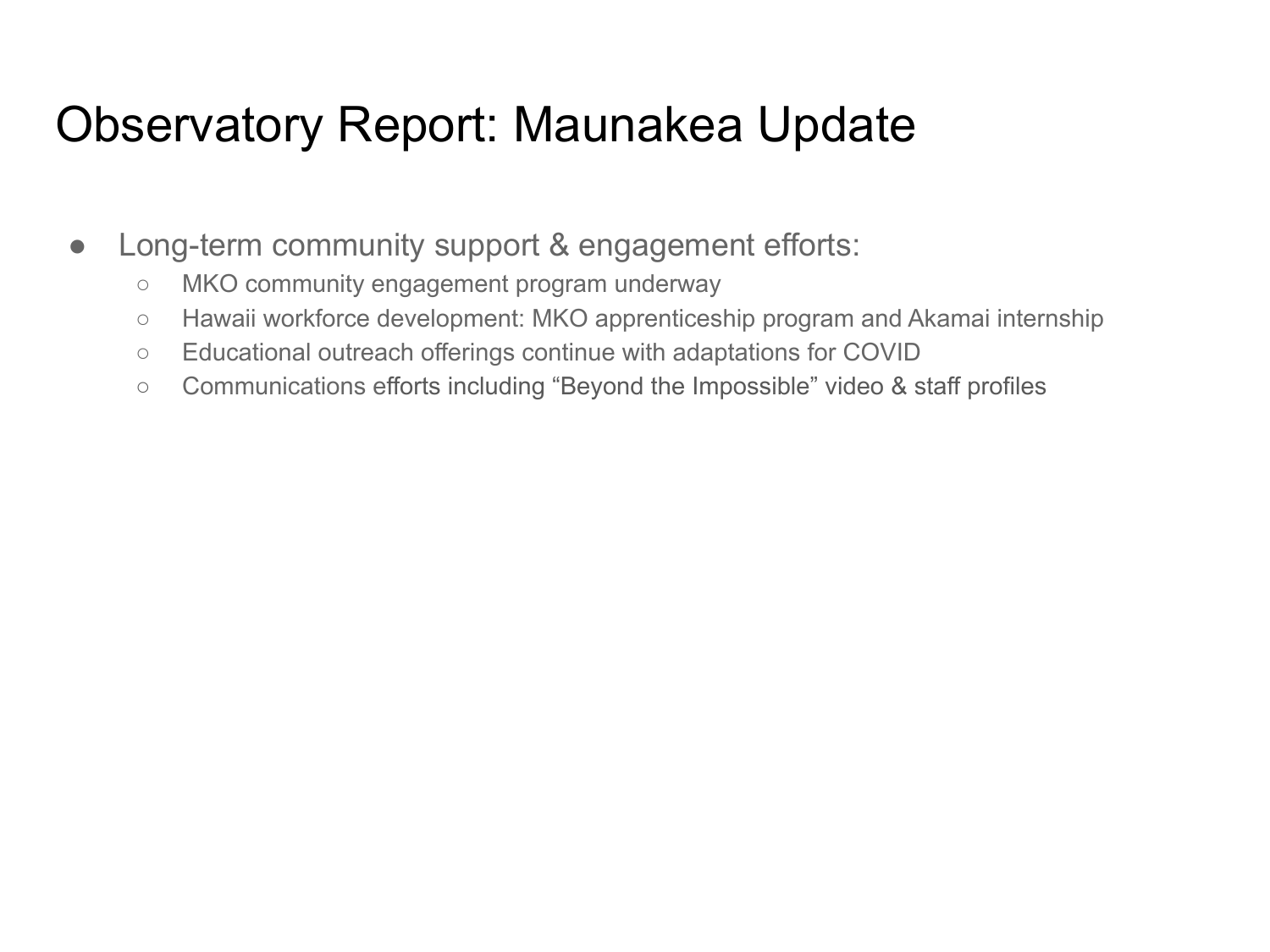#### Observatory Report, Instrument Update

#### • Instrument update:

- LRIS: red-side detector unstable, to be refurbished in FY22 (April/May 2021). Plans for polarimeter repair are being developed.
- DEIMOS: CCD5B alive, but noisy; rotator communication issues
- KCWI: Dewar leak getting worse, but no immediate action needed
- NIRSPEC: Issues with co adds and ghost images on SCAM in LM bands
- OSIRIS: lenslet mask stage back in service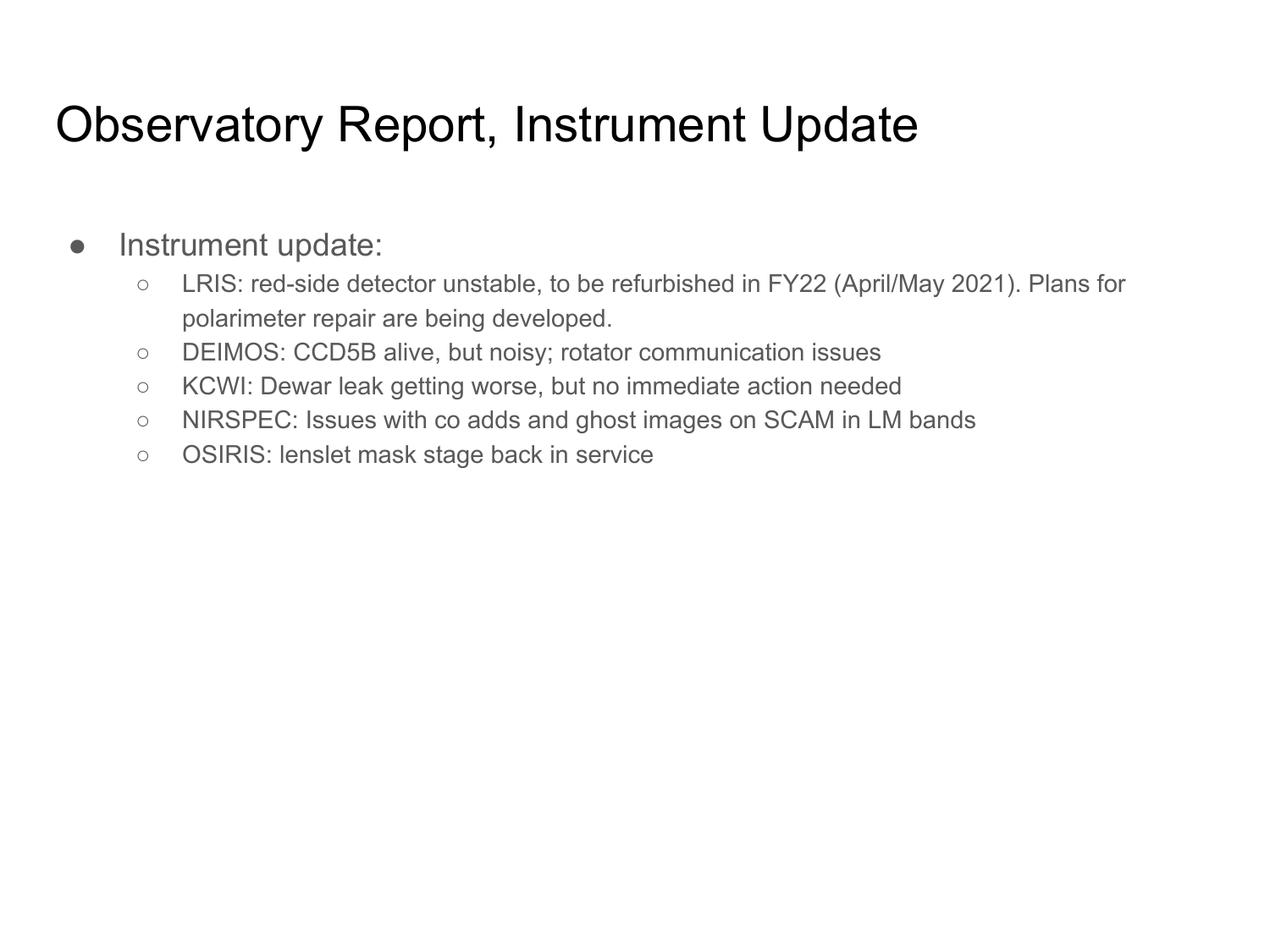# Major Project Updates

- Four major projects delivered within a year: LRIS, LFC, KPF, KCRM.
- LRIS red upgrade: detector and dewar. Currently being finished at UCO, shipping first week in April, integration and engineering in mid-end April. Two weeks off sky. Schedule slip by 1 month.
- LFC: Provides precision wavelength calibration for NIRSPEC and HIRES. Funding secured. Preparation of basement location and software developments in FY21. Schedule slip by 2 months.
- KCRM: Three months schedule slip (mainly due to Winlight delays and cryostat rework). WMKO preparing transport K2-cleanroom and completing guider sub assembly. Downtime 4-5 months starting in Feb.
	- Optics and hardware arriving for AIT
	- Mechanism parts delivered and assembled.
- KPF: Parts arrived and integration started at SSL. Zerodur bench machining complete, and many sub-systems complete. WMKO basement extreme makeover mostly completed. Arriving at summit January 2022.
- COVID: schedule slips for 3 projects (LRIS, KCRM, LFC). Restricted lab access and working from home inefficiencies. Vendor delays, labs shut downs, etc. Vendor visits may help. Staffing remains risk for all projects, with staff anxious and stressed.
- Suggested instrumentation topics for May: Summary status of concept studies and Phase A; draft white paper call; instrument retirement; project status presentations for KPF, KCRM, LRIS, KPIC, ASM.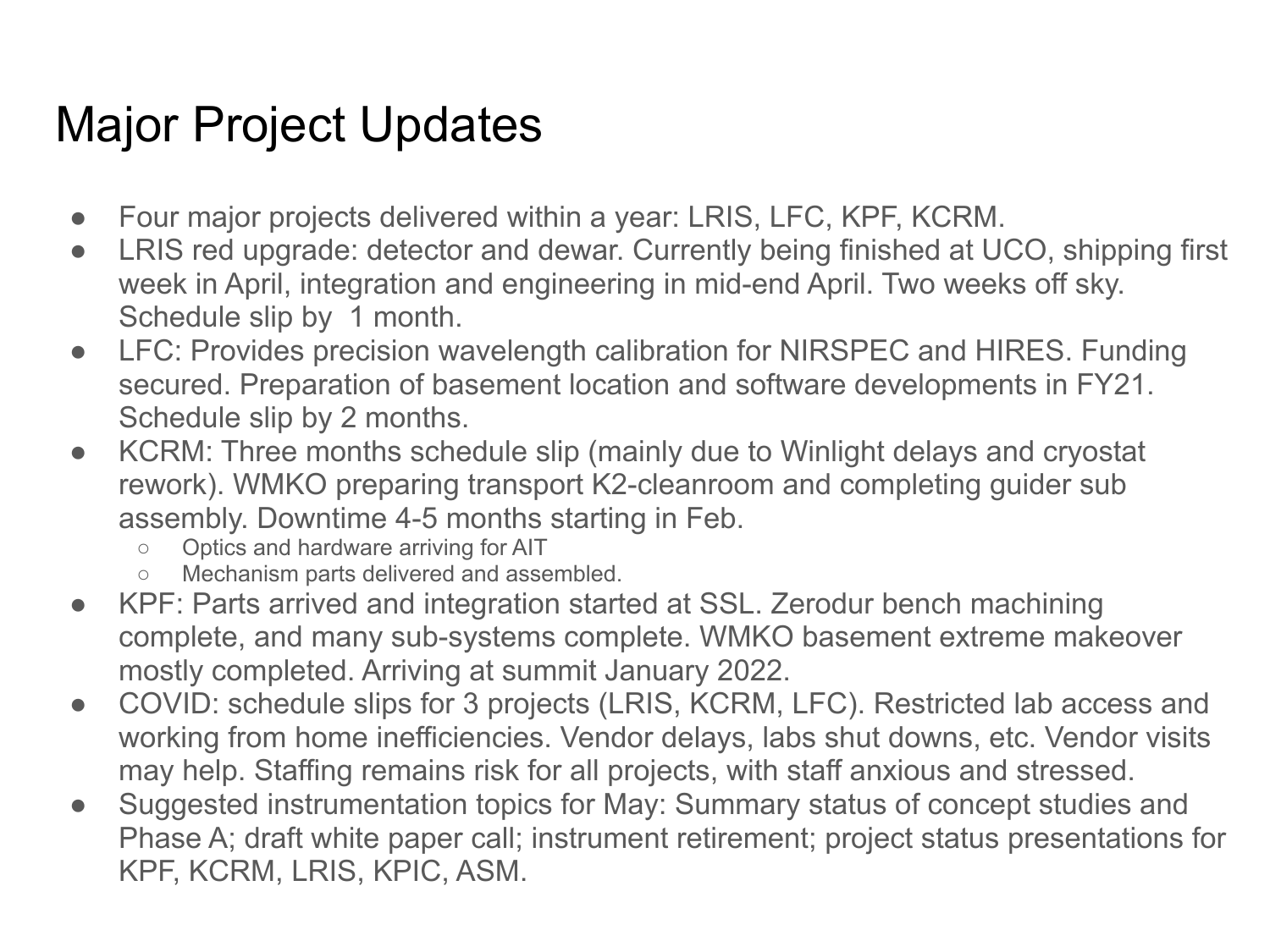### IR Workshop Report

- Online workshop held on Jan 27+ with >100 participants with goal "What IR spectroscopy" capabilities does Keck need over next decade?"
- The workshop included overview talks, community survey and a review of the competition and new concepts. This was further analyzed in the context of currently proposed instrument and unaddressed capabilities were identified.
- Landscape & Opportunities: compare IR capabilities of Keck and competitors: Keck is very competitive
- Community survey: collect feedback on current instruments, upgrades, and new concepts. 58 respondents, good representation institutes and fields, though biased (instrument teams) and incomplete.
	- All wavelengths and resolutions needed, though exoplanet and solar-system fields have preference for high resolution.
	- Uniform preference for AO/seeing-limited.
	- Detailed table on science cases matched to required capabilities.
- Major conclusions:
	- HISPEC, IGNIS, Liger, and SCALES capabilities are in demand by the community.
	- Keck competitive in JWST/ELTs era due to FOV, high spectral resolution, and long-term monitoring
	- Need very high multiplex (>100), wide-FOV MOS: capitalize on Roman and Rubin.
	- Visible-to-IR moderate resolution spectrographs needed, increasingly so in Rubin era
	- NIRES performance could be improved with upgrades
	- Community input/feedback on HISPEC, IGNIS, Liger, SCALES should be considered.
	- DRP, AO, and operations improvements should be considered by WMKO and Keck community
- Prioritization is the next step. Combine with strategic long-term plan, and instrument teams could use/refer to this report in upcoming white paper calls. The format of the workshop and community interaction was very successful, and could be used as a template for future similar initiatives.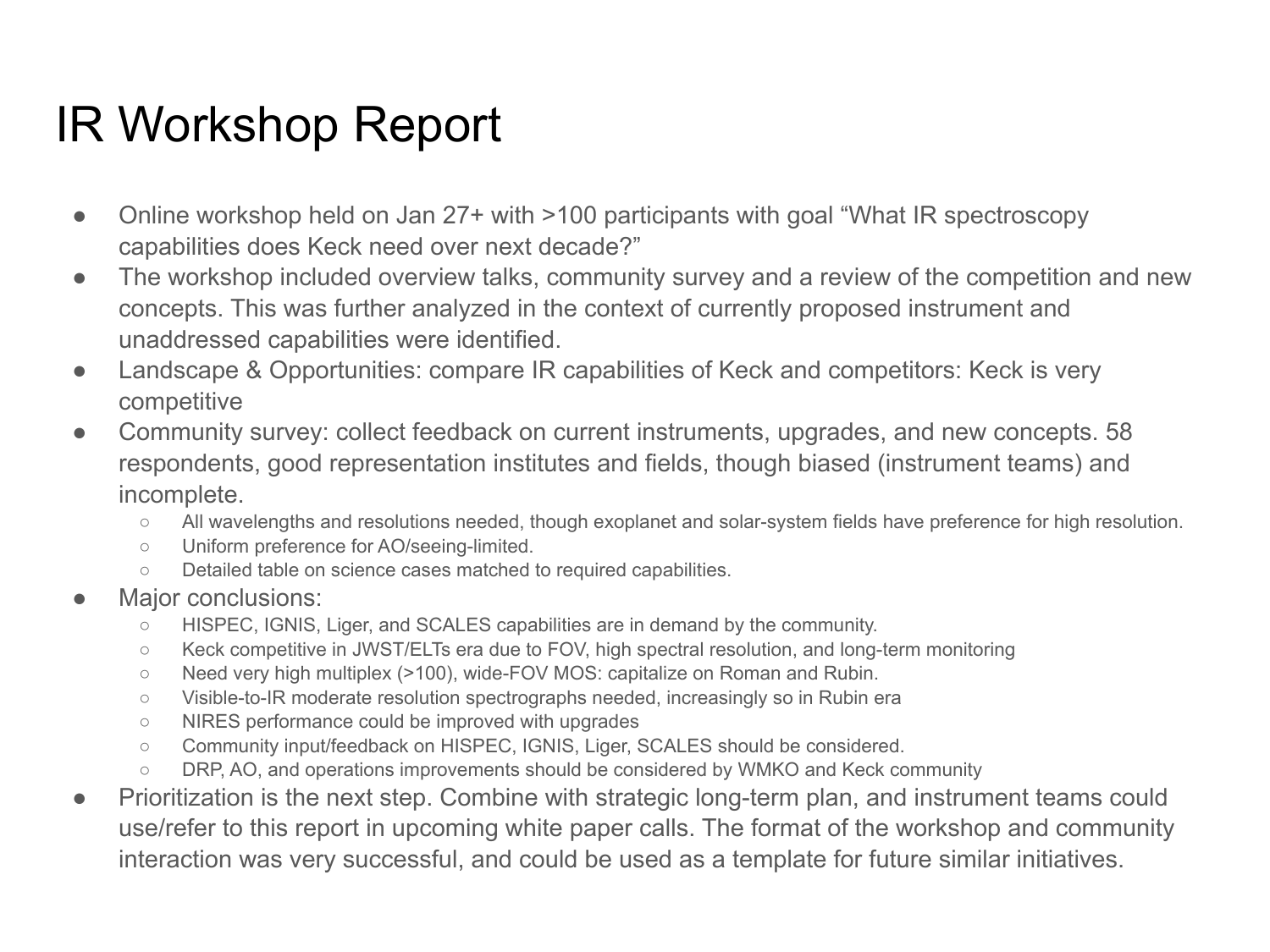# Data Services Initiative (DSI): Update

- Mission: end-to-end data services infrastructure to coordinate preparation, execution, reduction & archiving data, with goal of increasing WMKO's science productivity.
- Based on Agile development practices: "done" is established by satisfaction of the end users, not just by fulfilling requirements. Getting/planning to get regular feedback from SAs & selected users.
- Will retain flexibility for observers to plan & modify observations (both in advance and at nighttime)
- First milestone releases coming this spring/summer: KCWI pipeline, DEIMOS quicklook.
- Significant work so far on defining underlying software protocols & infrastructure (e.g. API), also set up real-time ingestion into KOA.
- New observer homepage underway.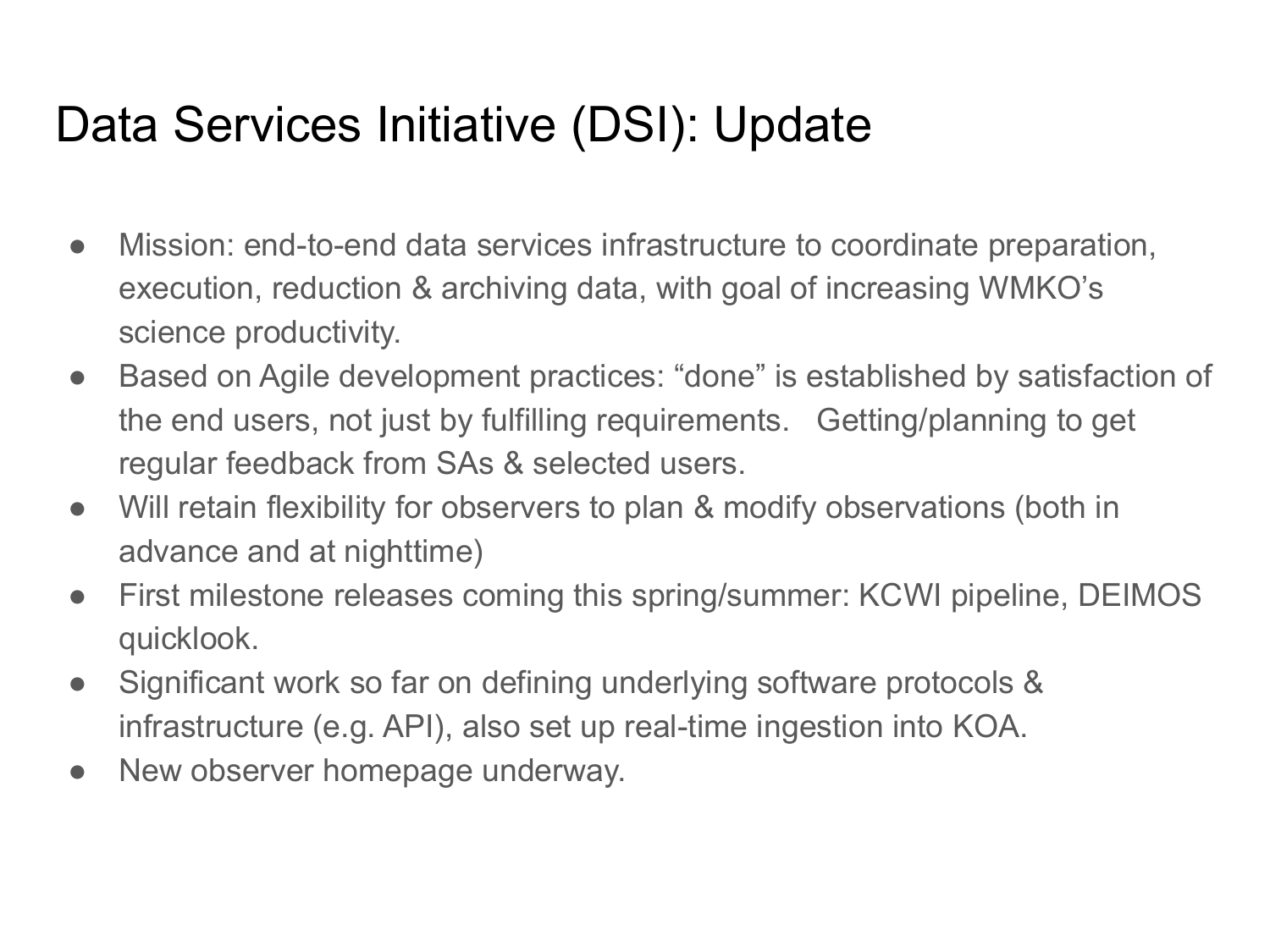# 5-Year Plan Update (1)

- Top goals are:
	- Securing Keck's future
	- Upgrading critical infrastructure, instrument, and AO capabilities,
	- Maintain operations at current service level,
	- Sustain the facility & staff
	- Position Keck to take advantage of new facilities coming online
- Risk areas: Funded (K1 Az pier, safety hazards);

Obsolescence (workhorse insts., ACS upgrade, AO bench, guider)

- Program priorities for 2022 2026:
	- Complete and deploy instruments currently under construction
	- Address key obsolescence: LRIS, DEIMOS, primary mirror comm system, guiders, AO bench
	- Complete repair of Keck 1 azimuth pier
	- Complete Unattended Night Operations (UNO) project
	- Complete the Data Services Initiative as proposed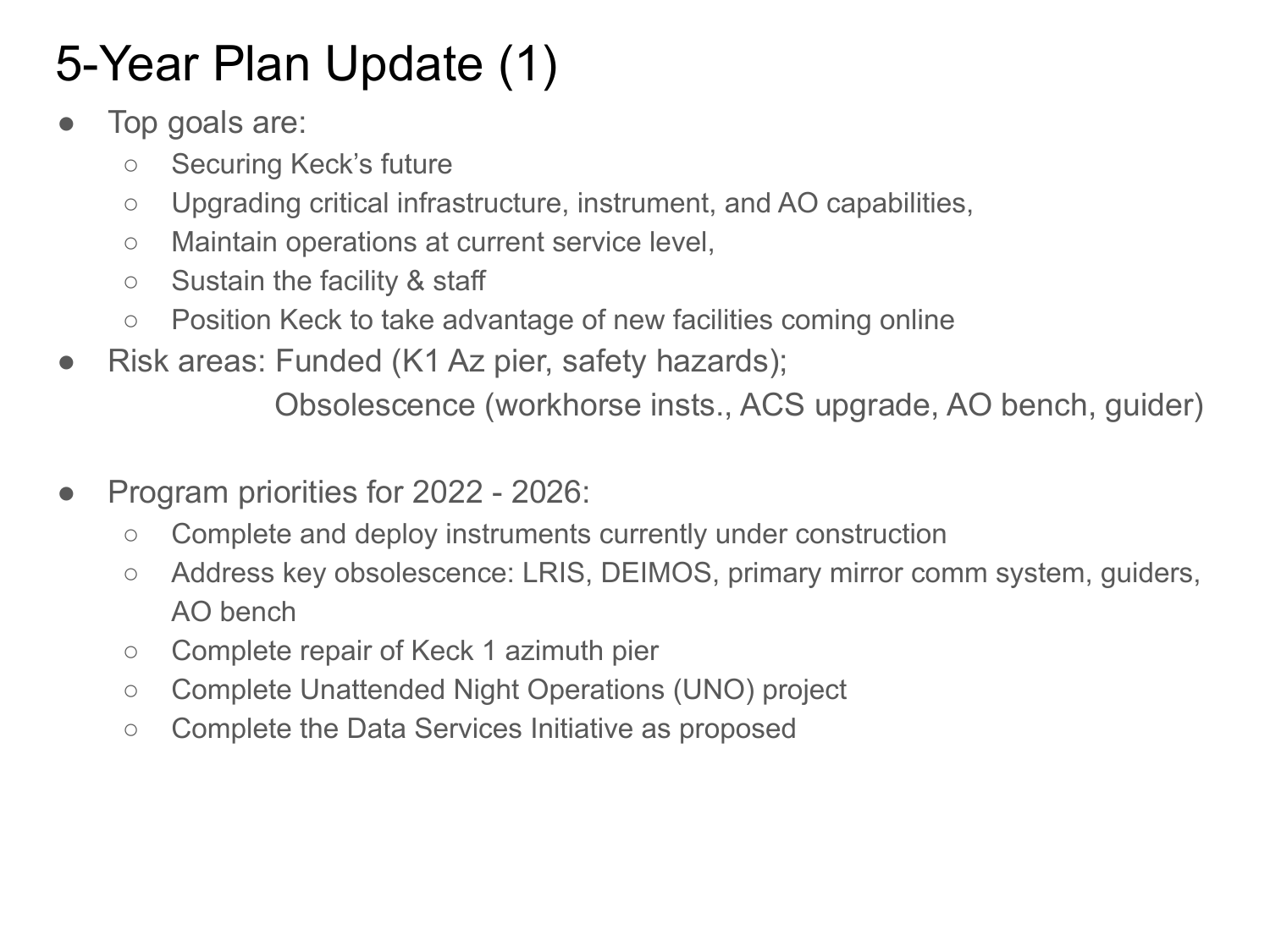# Science Strategic Planning Update

- Science strategic plan is part of overall strategic planning exercise.
- Vision for 5, 10, 15 years
- Inputs: SSC, decadal survey, WMKO, fed agencies, US community
- Summer 2021 kickoff including community workshop. Notional Nov. 21 draft report, with complete plan by March 2022.
- Seeking volunteers to lead the key question areas:
	- Strategic role of Keck in the ground and space astronomy ecosystem
	- Science capabilities/opportunities/frontiers.
	- New operating modes (survey, cadence, ToO) and data products/pipelines
	- When to decommission
	- How to fund and build instruments in ELT era
	- What technologies are needed
	- Enabling unknown, future science
- Comments/discussion from SSC:
	- Instrument timelines are lengthening (~10 years). Need to consider sizes, phasing and prioritization of new instruments
	- Need to decide whether we undertake an adaptive secondary and GLAO
	- Need to engage community to solicit ideas and for buy-in and implementation:
		- Consider focus by science topics as well
		- Engage early-career people who will be impacted by the plan
	- Need to plan for implementation
	- Needs to be phased so Astro2020 report can be digested and incorporated
	- Strategic planning process should be communicated soon to ensure efficient work
	- Science plan needs to be consistent with the new overall strategic plan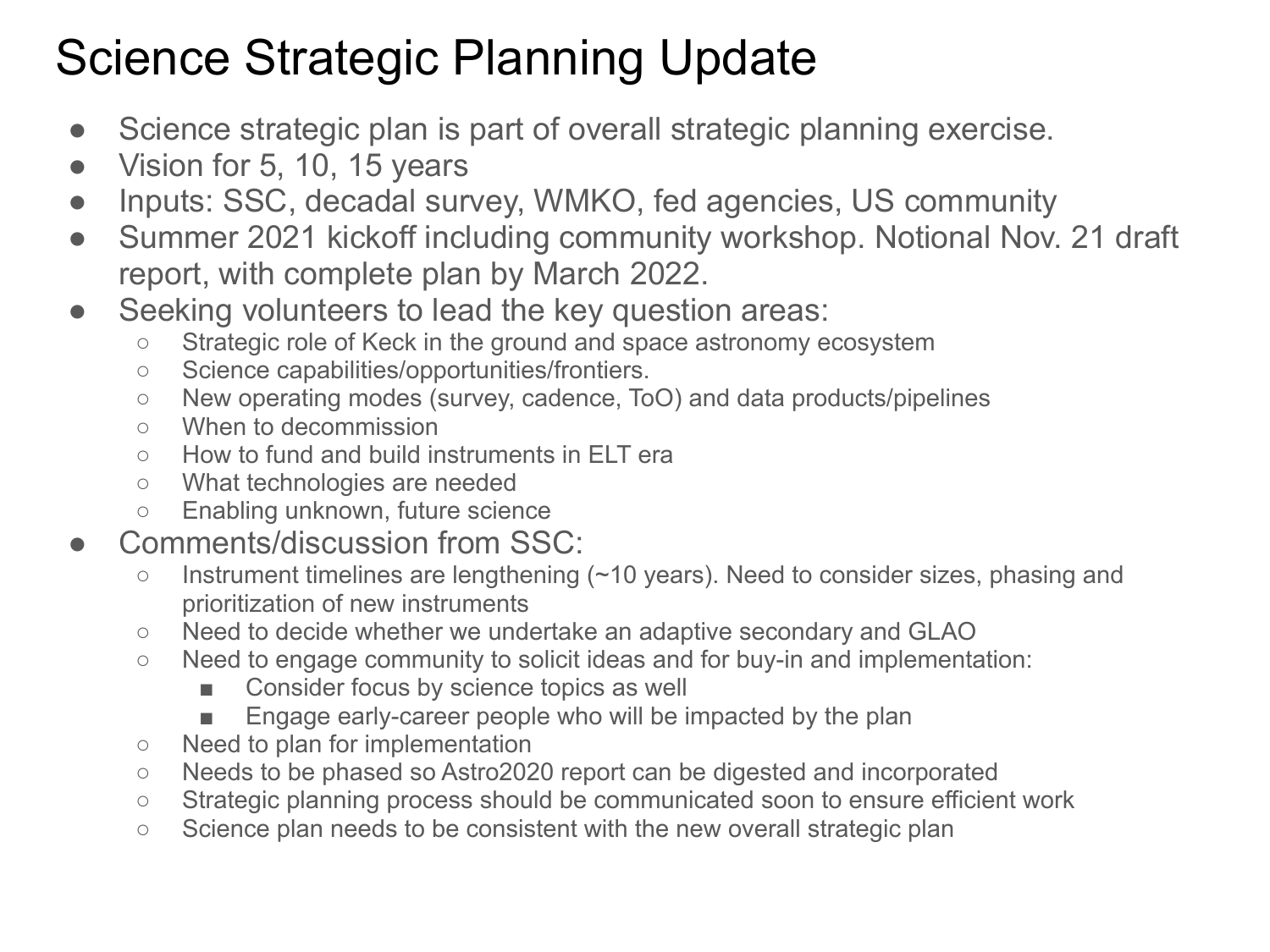#### Instrument Development Process

- Many proposals (independent of agency) require approval (SSC, WMKO/UCO/CIT directors, CARA board).
- Proposers are asked to contact the Instrument Program Manager in advance to explain the approval process, requirements, cost sharing, required documents and timelines.
- Instrument Program Manager is now developing proposal developing guidelines and templates in order to support the community.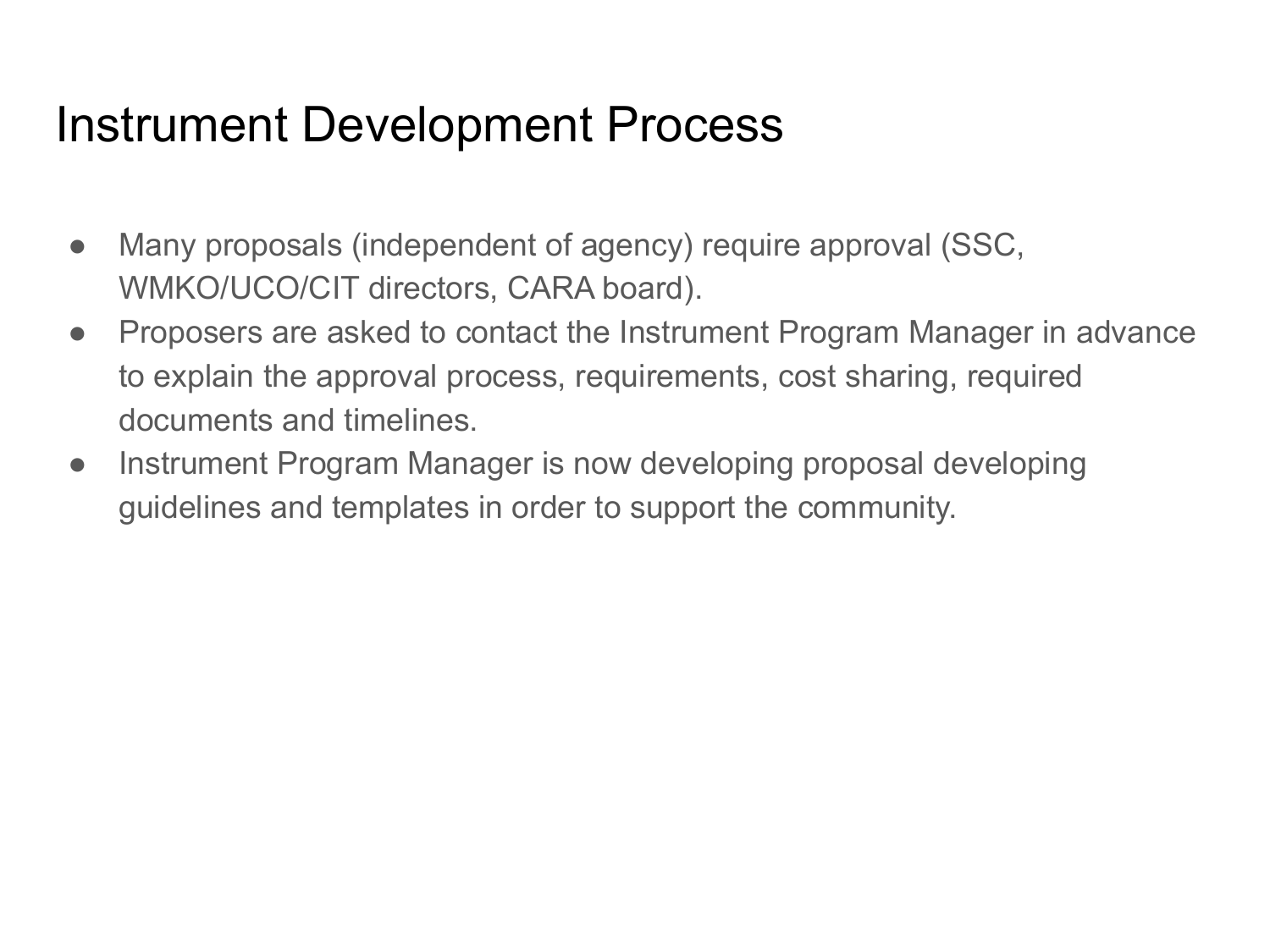# Planning for White Paper / Phase A Call

• May SSC Meeting will have opportunity to comment on the call for proposals, prior to it being issued.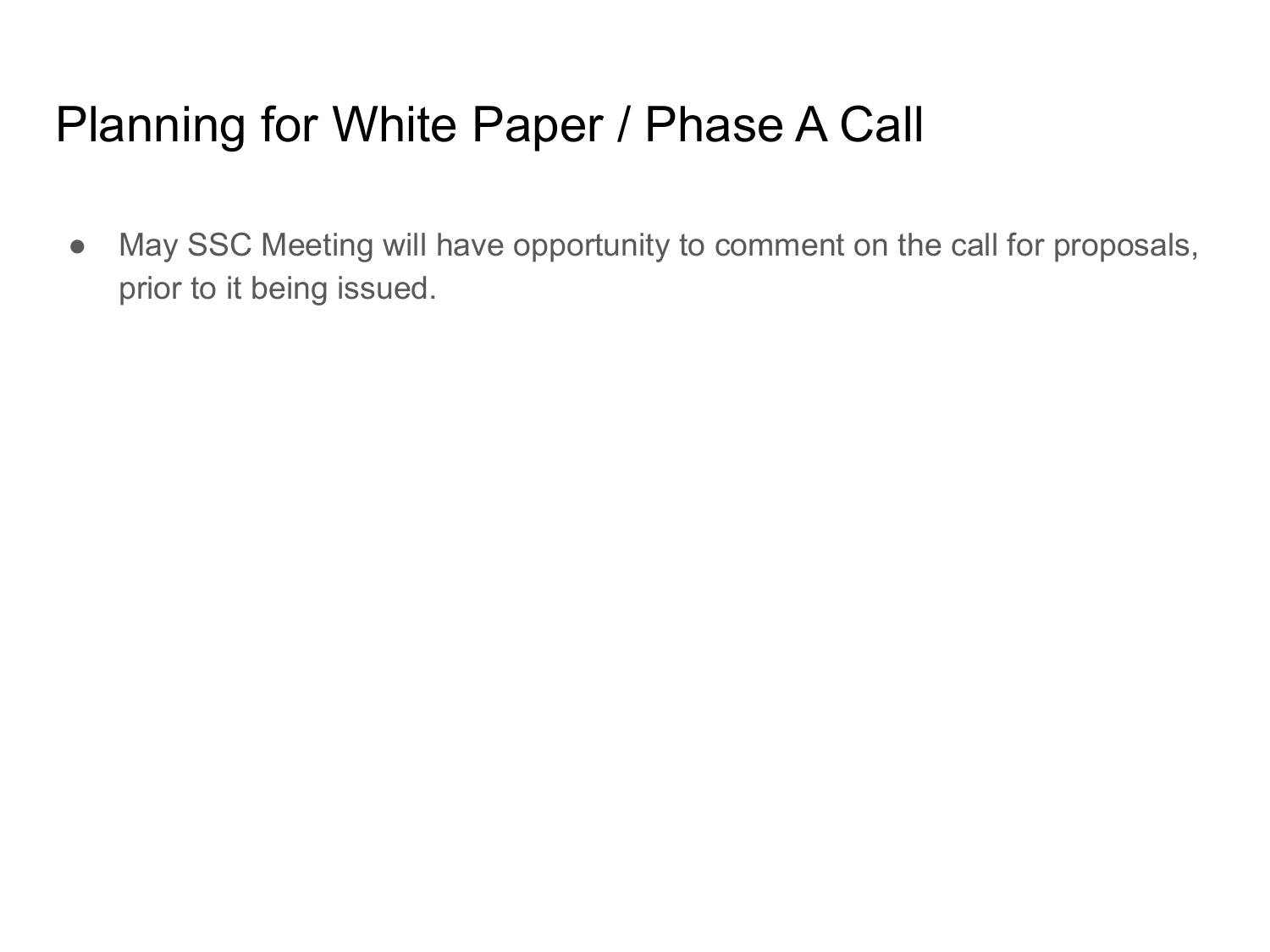# Tech Demonstrator Policy Discussion

- Technology demonstrators are key a component of instrument development
- They do have a significantly larger support need though, from the science team and the WMKO. Therefore, WMKO cannot indefinitely support any given demonstrator.
- A process is needed for reviewing if such technology should be facilitized or continue to be offered. Evaluate on science, support, cost to facilitize, who funds.
- This review will avoid having non-facilitized technologies to be approved by TACs without guidance on the resources needed to support such operations.
- A review after initial demonstration may allow to judge how to proceed or how should this support would be covered for future operation or facilitization.
- The Chief Scientist/SSC will organize a working group to define a policy and learn from previous cases and facilization examples.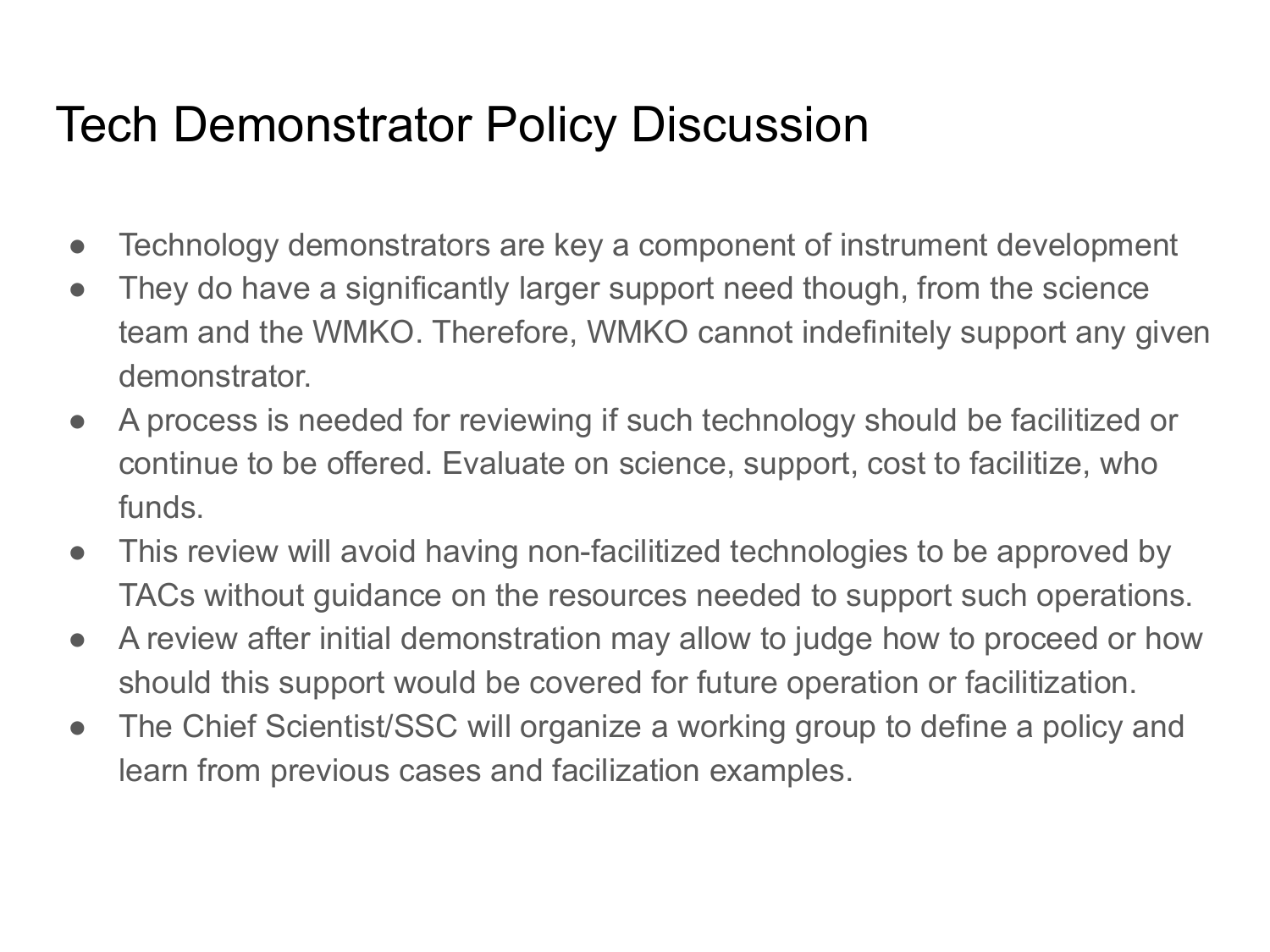# Cadence Policy Working Group Discussion

- Erik Petigura (UCLA) gave a presentation on initiating a plan for cadence observing with KPF for the WMKO community.
- Exoplanet PRVs (and other science projects with KPF) critically depend on distribution of time (cadence).
- Competitor facilities have solved or are solving how to implement cadence observing.
- Petigura and Howard propose forming committee to study models to support KPF cadence (more open and better supported than CPS), will present report to SSC.
- SSC endorses the activity with report and presentation for Nov. meeting.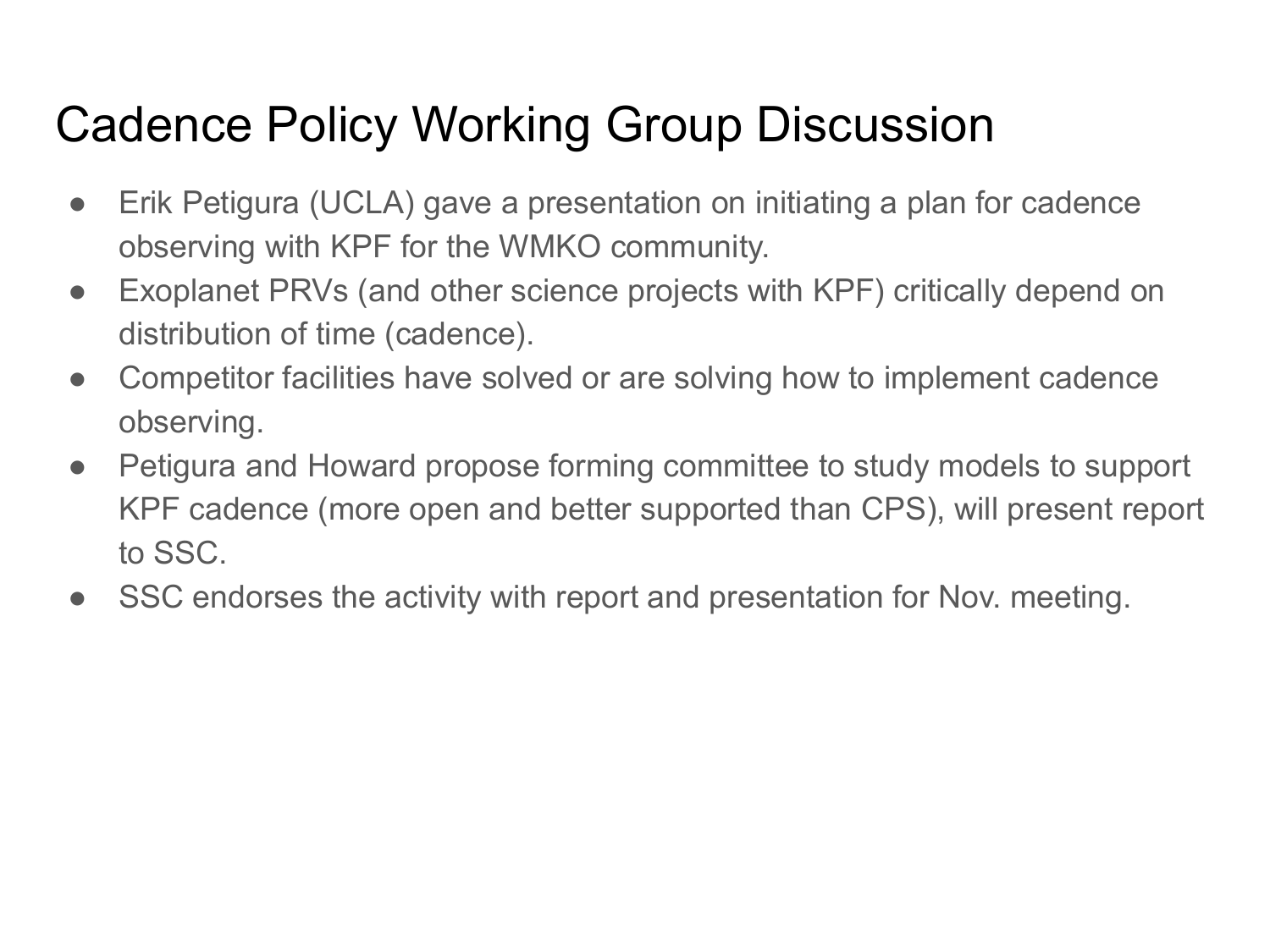# ORCAS = ORbiting Configurable Artificial Star

- ORCAS = Very bright  $(R~5~mag)$  guide star in space
	- observing windows of ~1-3 hours
	- $\circ$  frequency of visits to each sky position every  $\sim$ 4 nights
	- also potential "survey mode" where just image along the path of the satellite
	- significant boost in Strehl, esp. for optical AO observing
- Goddard-led concept: PI Eliad Peretz, PS John Mather
- Call for science white papers: due April 5; STM workshop on March 7
- Things ORCAS can offer Keck:
	- Enhanced AO performance, also possible use as a PSF
	- Star-like flux calibrator source
- Things ORCAS needs from Keck
	- Improved AO system: higher order, higher bandwidth, higher reliability, etc.
	- Optical science instrument: imager (+polarimetry+coronagraphy?), IFU
	- Possible time allocation & AO operations issues
- ORCAS can also be used by other telescopes